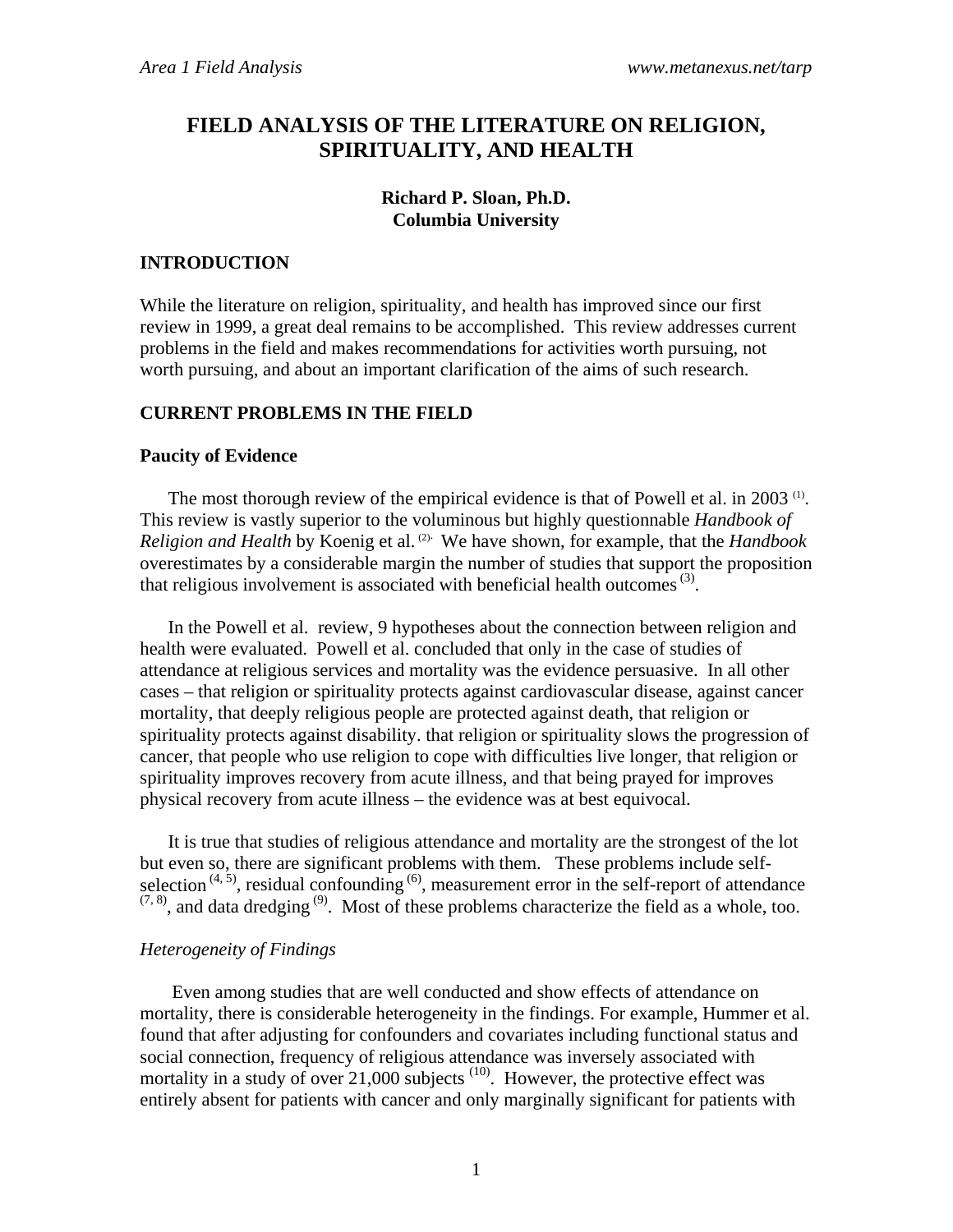heart disease, the two diseases that account for the bulk of deaths in the US. Omen and Reed found that in a community sample of 1931 affluent, largely white adults over age 55 in Marin County, California<sup>(11)</sup>, religious attendance was associated with reduced mortality in multivariate model ( $RR = 0.76$ , 95% CI = 0.62, 0.94), an effect seen for both men and women. However, when they used a different measure of attendance and added individual items representing various types of social engagement, the risk ratio rose to  $0.81$  (95% CI =  $0.81$ , 1.00) and the model retained museum or art gallery attendance  $(RR=0.81, 95\% \text{ CI} = 0.63, 1.04)$  as a marginally significant effect. In contrast to the main finding of Oman and Reed, the Tecumseh Community Health<sup>(12)</sup> and Alameda County studies (13), frequency of attendance at religious services was inversely associated to mortality but after control for all relevant covariates, this relationship held only for women. In contrast, for men but not women in the Tecumseh study, frequency of attendance at meetings of voluntary organizations was associated with reduced mortality while religious attendance was not  $(12)$ . In a study by Schoenbach  $(14)$ , the effect of religious attendance on mortality was seen primarily for white men only. In the Duke cohort (N=3968) of the EPESE study, the effect of religious attendance was significant in the multivariate model, but in the full model, the effect for men achieved only marginal significance (RR=0.83, 95% CI 0.69-1.00)<sup>(15)</sup>. In the New Haven EPESE cohort, no such association was found  $(16)$  but more generally, social and productive activities were associated with reduced mortality  $(17)$ .

# *Residual Confounding*

A broader problem with the religious attendance literature is the inability of studies conducted to date to tease apart attendance from more general efforts to remain active in one's community. While this is difficult, it is not in principle impossible and evidence from several community studies suggests that this distinction is important. For example, in the New Haven cohort of the EPESE study, attendance at religious services was not associated with future mortality but engagement in community and social activities was, suggesting that the broad category of remaining active in older age more generally is the operative factor. Such engagement could mean attendance at religious services but could also include volunteering at schools or literacy programs, going to the public library, or working in a community center.

Some studies, while showing associations between religious attendance and reduced mortality, do so from the perspective that religious attendance is one of many indices of social engagement. For example, in a cohort of 15,938 subjects, age 55 or older, enrolled in the National Health Interview Survey, attendance at religious services in the past two weeks was inversely related to mortality but so were attending shows, movies, and concerts, socializing with friends and neighbors, visits with relatives, and volunteerism  $(18)$ . Not surprisingly, analysis of a subset of these data restricted to participants age 70 years and over showed the same findings  $(19)$ .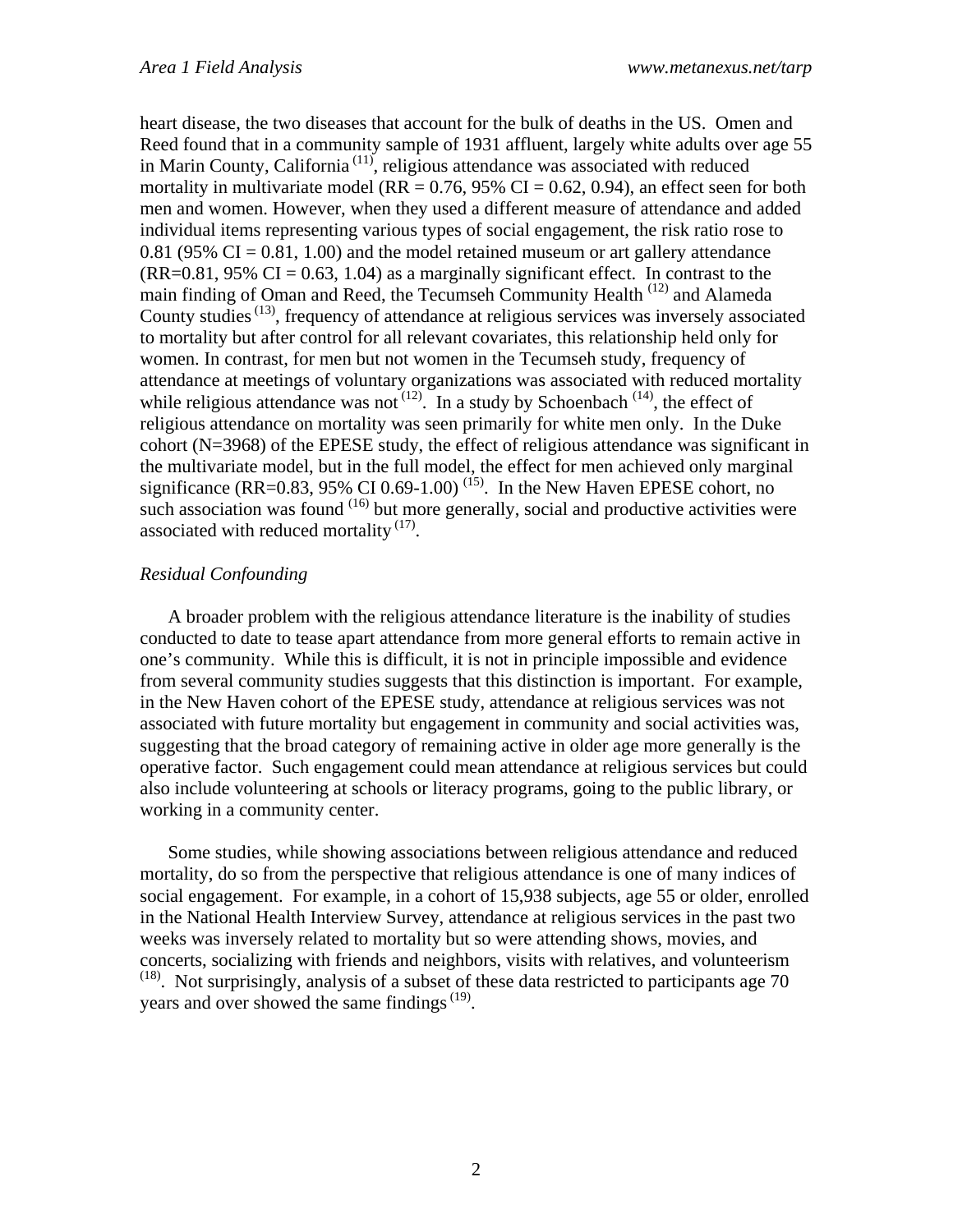#### *Measurement issues*

One of the central concerns of this literature is a lack of specificity of religion and spirituality, the putative "independent" variables in these studies. A similar, although not identical problem arises for the outcome variables. No scientific inquiry can proceed without rigorous specification of the variables in question. The difficulty in clearly defining independent and dependent variables no doubt contributes significantly to the paucity of evidence described above.

One would assume that religion, in contrast to spirituality, is easier to specify and although this may be so in principle, in practice difficulties have arisen

### Independent Variables

In the literature examining the health correlates of religious involvement, there are almost as many different definitions of religious involvement as there are studies. A great many studies have examined self-reported attendance at religious services as an index of involvement. Other have assessed self-reported prayer, reading the Bible or other religious texts, listening to religious radio, or watching religious TV. Others studies have addressed denominational differences, e.g., Christians vs. Jews, Protestants vs. Catholics, Seventh Day Adventists vs. residents of New York City. Still others have operationalized religiosity as the degree of orthodoxy within a given religion, e.g., orthodox vs. reform vs. nonreligious Jews.

Such diversity of definitions of religiosity have an advantage and a disadvantage. From a measurement perspective, if these different ways of operationalizing religiosity resulted in consistent results, we would be increasingly confident that they all tap into an underlying construct of religiosity. In the absence of such consistent findings – the current state of the evidence – such definitional inconsistencies lead more to confusion than clarity. This may be why studies of religious attendance and mortality – in which both the independent and dependent variables are relatively unambiguous – are the strongest of the studies on religion and health.

But even in this case, there are significant measurement problems. Presser and Stinson have demonstrated a significant self-presentation bias in studies of religious attendance and mortality that employ interview methods, either in person or by phone <sup>(8)</sup>. They suggest that during such interviews, specific questions about church attendance are understood by many participants as asking whether or not the participants are good Christians. In the interpersonal setting of the interview, questions about religious attendance - "how often do you attend religious services? More than once/week? Once/week? Once or twice/month? – engage a self-presentation bias that leads participants inflate their estimates of church attendance.

The alternative method of data collection – time use estimation - asks participants about the activities they engaged in during the past week with no reference to any particular activity. For example, participants are asked what they did at 9 am on last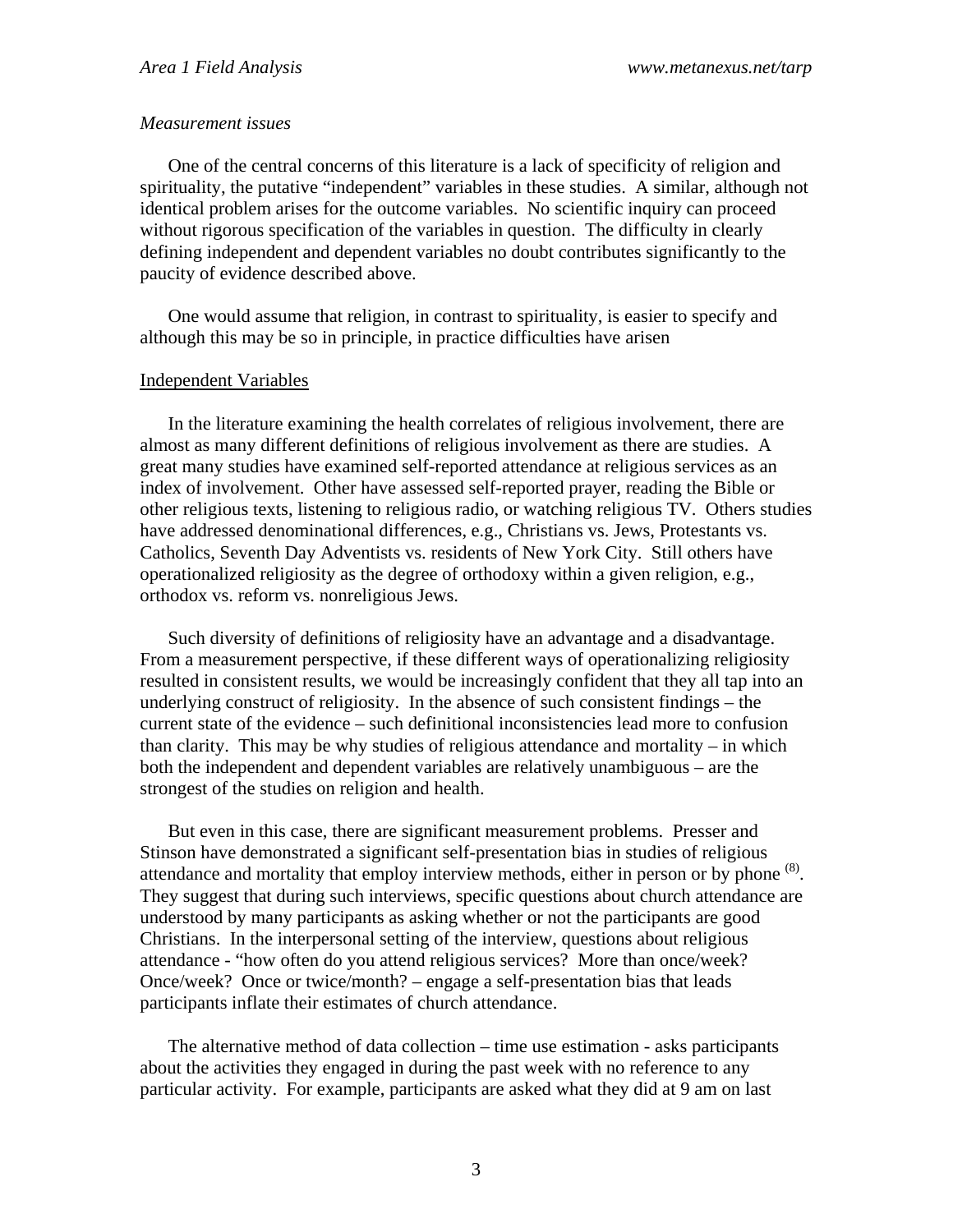Monday? ….10 am on Monday?... and so on throughout the entire week, including Saturday and Sunday, when participants could report attendance at religious services. Presser and Stinson showed that time use estimation leads to a substantial reduction in self-reported attendance at religious services compared to interview methods that ask specifically about how often the participants attended services. Hadaway et al. have similarly demonstrated such overestimation  $(7, 20)$ .

The problem is worse still with definitions of spirituality. Recognizing this lack of clarity, Larimore et al. attempt to provide some guidance, endorsing what they refer to as "positive spirituality," which "involves a developing and internalized personal relationship with the sacred or transcendent"  $^{(21)}$  (p. 71). Positive spirituality, to be encouraged by the physician, is characterized by "honesty, self-control, love, joy, peace, hope, patience, generosity, forgiveness, thankfulness, kindness, gentleness, goodness, faithfulness, understanding, and compassion" (p. 71) as means toward better mental and physical health  $^{(21)}$ . These values are virtues to be sure but we have no evidence that they are associated with better health. And questions should arise about whether it is the business of physicians to promote them, regardless of their merits as a whole. Suggesting that it is the business of physicians to make recommendations about the values that their patients hold represents and arrogant and unwarranted extension of the role of a doctor.

In contrast to this list of virtues, Miller and Thoresen, in a review article, report that in popular usage, "spirituality" is distinguished from material reality and as such, refers to the transcendent, something beyond the self  $(22)$ . Anandarajah and Hight agree. They assert that "world's great wisdom traditions suggest that some of the most important aspects of spirituality lie in the sense of connection and inner strength, comfort, love, and peace that individuals derive from their relationship with self, others, nature, and the transcendent"  $^{(23)}$  (p. 87).

According to a draft report of a consensus panel on spirituality in medical education, spirituality transcends rituals, dogmas, institutions, and religions. It refers to the striving for meaning, growth, development, transcendental experience, and ultimate hope that keeps humans going. This definition agrees in general with that of Anandarajah and Hight. Studies that use the popular FACIT-SWB (for spiritual well-being) instrument generally are consistent with this definition of spirituality. The FACIT-SWB operationalizes spirituality as consisting of two factors: a sense of meaning, peace, and purpose in life and faith  $(24)$ .

The "spiritual index of well-being"  $(25)$  takes an entirely different view of the term. This index is a 12-item scale consisting of two subscales assessing self-efficacy and "life scheme" with the latter reflecting a sense of self-directedness. This is spirituality as Horatio Alger, the great American striving for accomplishment. In the SWIB, there is nothing about transcendence, nothing about other directedness. Spiritual well-being consists in knowing what you want and believing that you can get it.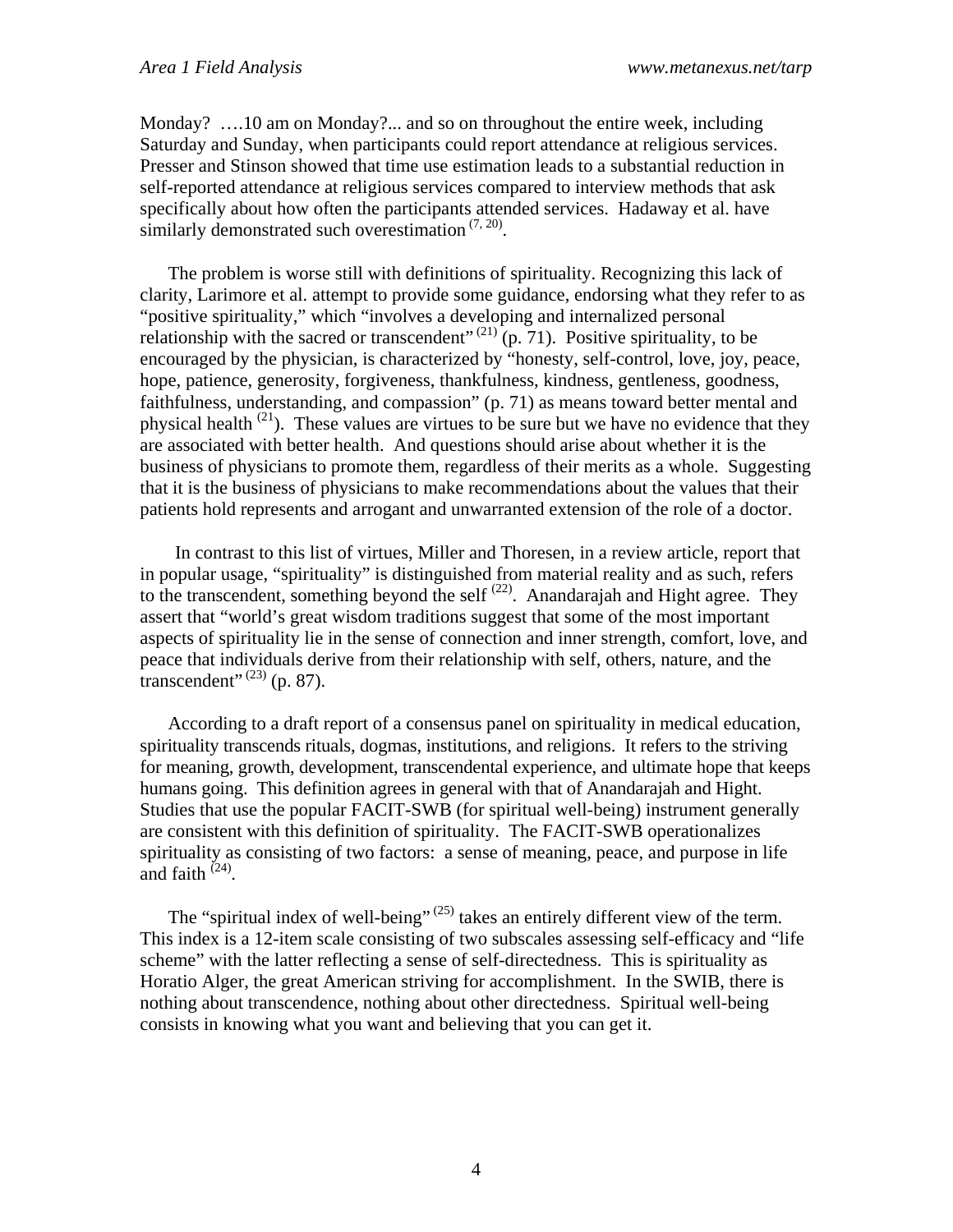Because definitions of spirituality that appear in the literature are more diverse and less well established than definitions of religiosity, it is extremely difficult to draw conclusions about whether spirituality is associated with health outcomes.

#### Outcome Variables

In the case of the outcome variables in the literature on religion and spirituality and medicine, the problem is not that the variables are poorly defined but rather that they vary widely from study to study.

Again, the Powell et al. review is informative. In the 9 hypotheses they identify, the following outcome variables appear: mortality, protection against CVD, cancer mortality, disability, cancer progression, and recovery from acute illness. The *Handbook of Religion and Health* has a great many chapters, each devoted to a different outcome variable. Among those variables are hypertension, cardiovascular disease, cerebrovascular disease, cancer, disability, pain, health behavior, immune system dysfunction, depression, suicide, marital instability, delinquency, substance abuse, and schizophrenia. And within each of these chapter headings, there are multiple outcome variables.

And within each of these categories, there are multiple variants. For example, the chapter on cardiovascular disease cites studies that examine improved functioning, adherence to treatment, and diminished health concerns a year after cardiac transplantation, length of stay in ICUs, length of stay in the hospital, pain medication required, arrhythmic events, blood pressure, functional status, disability, and blood lipids.

This variety of outcome variables results in part from the different interests of investigators. Nevertheless, the enormous variety makes it difficult to come to general conclusions about associations with religiosity. What are we to say if, for example, one study showed that attendance at religious services was associated with lower blood pressure while another failed to show any relationship between frequency of prayer and blood lipids?

# The Sharpshooter's Fallacy and Related Problems

In many cases, individual studies will measure many of these variables. A problem produced by this strategy is the likelihood that if enough outcome variable are measured, one certainly will achieve statistical significance. This is the problem of multiple comparisons that arises from the failure to adjust the level of significance for the number of statistical tests conducted <sup>(6)</sup>. Physicist Robert Park has referred to this as the "sharpshooter's fallacy': the sharpshooter empties the six-gun into the side of the barn and *then* draws the bullseye. An excellent example of this problem is provided by a study of Koenig and colleagues in which well over 100 outcome variables were measured  $(26)$ . Such a strategy guarantees that some of the variables collected will achieve a level of statistical significance unless alpha levels are adjusted downward.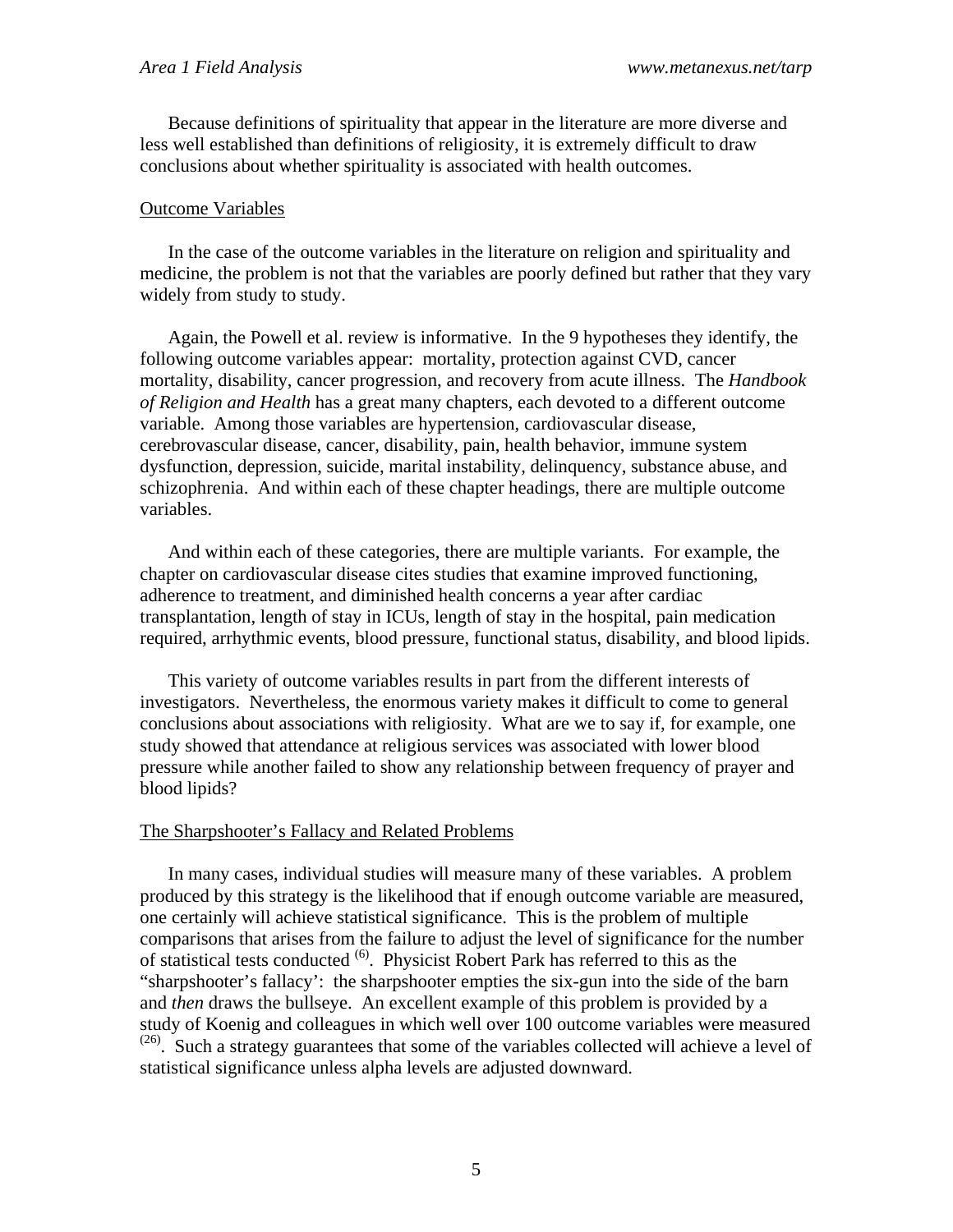Such analytic behavior falls well short of what is methodologically acceptable for hypothesis testing. The only appropriate stance to take regarding such fishing expeditions is that they are exploratory investigations: any associations that achieve a 0.05 level of significance should then be tested as hypotheses in *new datasets* with appropriate control for multiple comparisons.

A related problem, not often easy to detect, is that in the large datasets very often used in these studies, it is possible to cut the data in a great many ways before conducting analyses. So for example, Helm et al. reported that among a sample of the elderly who were not functionally disabled, private religious behavior, e.g., reading the Bible, watching religious TV, prayer, was associated with reduced mortality  $(27)$ . Because in the entire sample, no such relationship between private religious behavior and mortality existed, one must wonder why the authors decided that dichotomizing the data on functional status was crucial. More likely, they cut the dataset in multiple ways, e.g., by sex, race, education, etc. until a "significant" finding emerged. The absurd conclusion they drew – that private religious behavior protects only those who engage in it for a lifetime - is consistent with this view. After all, how did Helm and his colleagues know that those already disabled did not also have such a habit of private religious behavior?

#### Reliance on datasets designed for other purposes

Many of these problems arise directly from the use of large datasets that contain information on religious activities and beliefs and health variables but were designed for other purposes. This encourages a practice referred to as "data-dredging," in which investigators, now aided by the availability of powerful computers, conduct analysis after analysis until something "emerges."

#### **Failure to adequately consider ethical and theological issues**

At least three significant ethical problems arise in connection with attempts to link religious activities to health outcomes: manipulation, invasion of privacy, and causing harm.

*Manipulation* Health professionals even in these days of consumer advocacy retain influence over their patients by virtue of their medical expertise. This threat to patient autonomy was raised most recently by Cassell in the *New England Journal of Medicine* <sup>(28)</sup>. When doctors depart from areas of established expertise to promote a non-medical agenda, they abuse their status as professionals and violate the implicit norms of the physician patient relationship. Some physicians apparently believe that they should inquire into the patient's spiritual life in the service of making recommendations that link religious practice with better health outcomes. Is it really appropriate, as Matthews et al.  $(29)$  recommend, for a physician to ask patients what he or she can do to support their faith or religious commitment?

*Privacy* A second ethical consideration involves the limits of medical intervention. If religious or spiritual factors were shown convincingly to be related to health outcomes,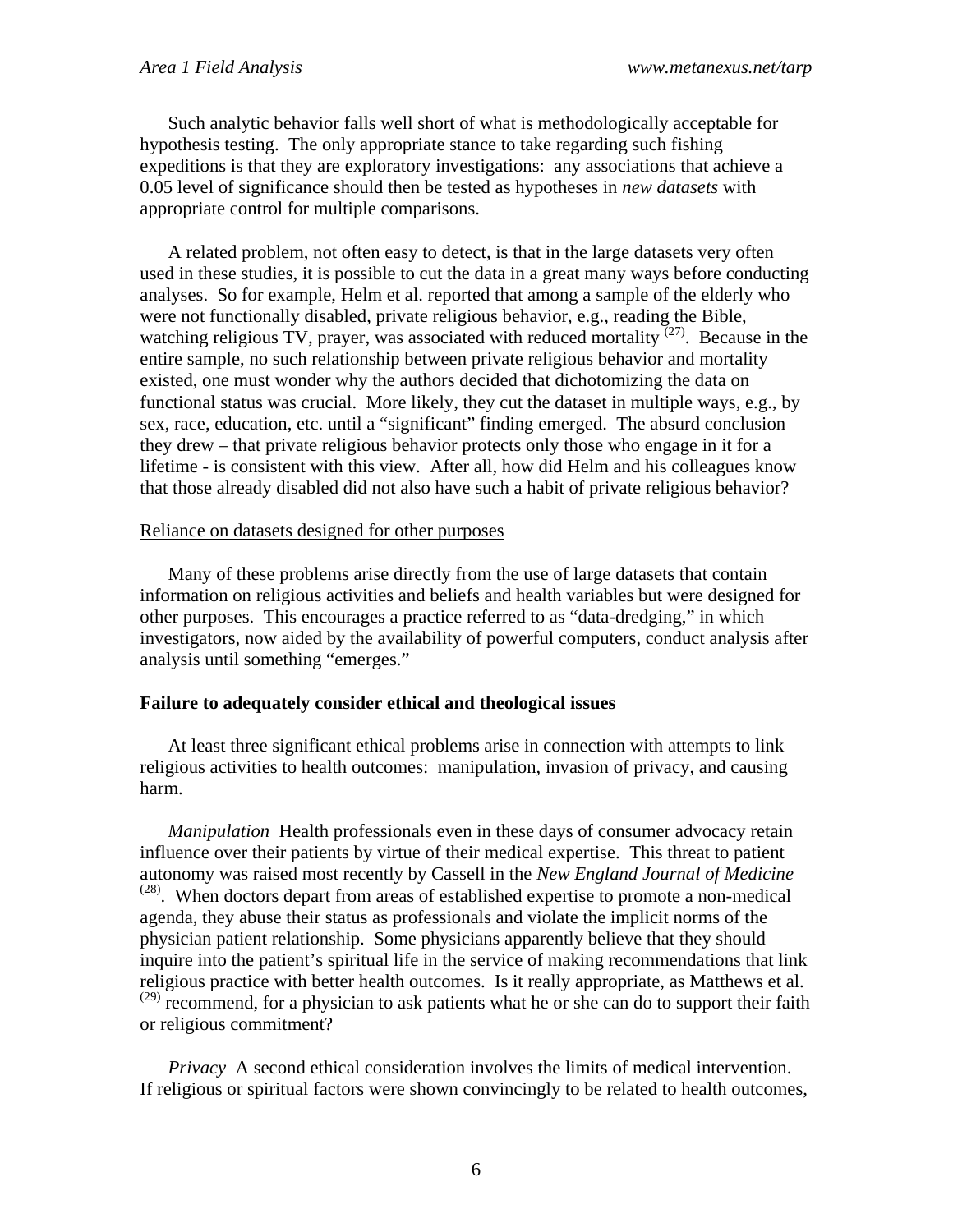they then would join such factors as socio-economic status and marital status  $(30)$ , already well established as significantly associated with health. While physicians may choose to engage patients in discussions of these matters to better understand them, we would consider it unacceptable for a physician to counsel a single patient to marry because the data show that marriage is associated with lower mortality  $(30)$ . This is because we generally regard financial and marital matters as private and personal, not the business of medicine, even if they have health implications. There is an important difference between "taking into account" marital, financial, or religious factors and "taking them on" as the objects of interventions.

*Causing Harm* A third ethical problem concerns the possibility of actually doing harm. Linking religious activities and better health outcomes can be actively harmful to patients, who already must confront age-old folk wisdom that illness is due to their own moral failure  $(31)$ . Within any individual religion, are the more devout adherents "better" people, more deserving of health than others? If evidence showed health advantages of some religious denominations over others, should physicians be guided by this evidence to counsel conversion? Attempts to link religious and spiritual activities to health are reminiscent of the now discredited research suggesting that different ethnic groups show differing levels of moral probity, intelligence, or other measures of social worth  $(31)$ . Because all of us, devout or profane, ultimately will succumb to illness, we should avoid the additional burden of guilt for moral failure to those whose physical health fails before our own.

# **THE AIMS OF RESEARCH ON RELIGION AND HEALTH**

Beyond the empirical issues, there is a broader issue to be addressed: given the significant place that religion holds in the US and the substantial ethical issues that arise in connection with religion and health, what, precisely, is the larger objective of studies that seek to examine connections between religious practices and health? In other areas of biomedical research, studies, either epidemiological or experimental, attempt to illuminate underlying pathophysiological mechanisms in a way that leads to development of new treatments. To take the example of studies that repeatedly show relationships between depression and heart disease, the aim of most researchers is to identify the pathophysiological mechanisms so that new interventions can be developed. Such interventions might involve treatment of depression or treating mechanisms in the causal pathway.

If this analogy seems inappropriate, consider that Koenig et al. have commented that if religious beliefs and activities really help the patient to be physically or mentally healthier then "this finding has major implications for our struggling health care system"  $(p.$  <sup>5(2)</sup>). Others suggest that by implementing religious practices in medicine, management of chronic disease may be improved  $(32)$  and health care costs can be reduced  $^{(33)}$ . Harris et al. recommend introducing prayer into medical practice  $^{(34)}$ . Larimore et al. encourage physicians to bring religion and spirituality into their clinical practices  $^{(21)}$ .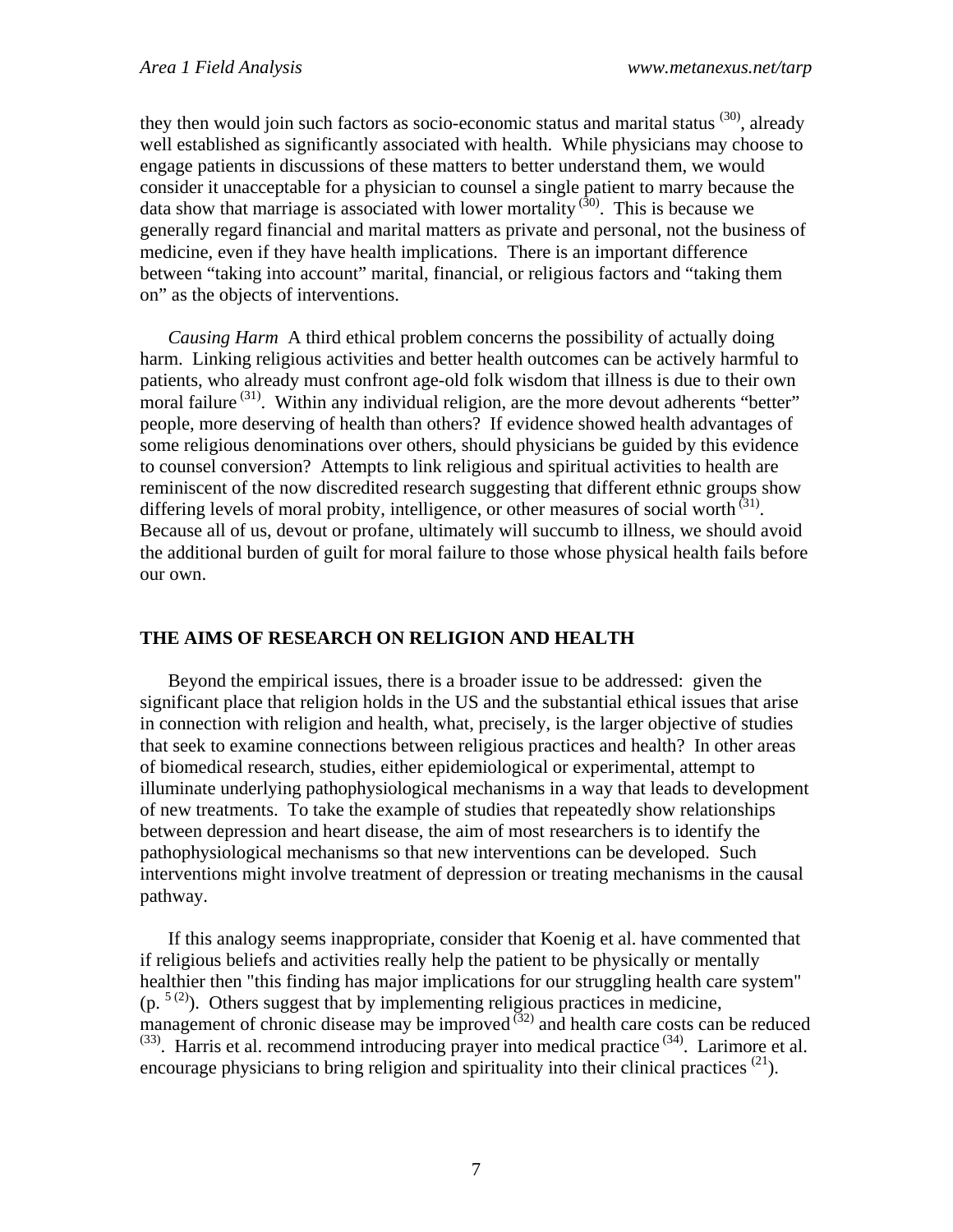In the case of depression and heart disease, this approach makes sense and the path to therapeutic interventions is plausible. It is far from clear that this is the case with religious involvement and its putative health effects. The analogy to treating depression – treating insufficient religious devotion, were this shown by the epidemiological literature to be associated with poor health – is highly problematic. While physicians can treat depression with pharmacotherapy or psychotherapy, not only is there no parallel treatment for low religious devotion but it would be ethically impermissible for physicians to make recommendations that their patients engage in religious behavior of one sort or another.

Alternatively, again following the case of depression and heart disease, a physician might attempt to intervene at the level of the mechanism in the causal pathway, e.g., enhanced platelet reactivity or reduced autonomic regulation of the cardiovascular system, to reduce the risk associated with heart disease, without addressing the depression at al. In a parallel fashion, if there were solid evidence that religious devotion were associated with lower risk of a specific disease and the intervening mechanisms were clearly understood, a physician might intervene at the level of these mechanisms without making recommendations about religious beliefs or behavior. On the surface, this might be ethically permissible but religious involvement would be reduced to a marker rather than a mechanism.

# **WHAT TO DO? WHAT NOT TO DO?**

#### **Areas of research not worth pursuing**

#### *Neuroimaging Studies*

Recently, Andrew Newberg, a neurologist at the University of Pennsylvania, has conducted neuroimaging studies of meditation and demonstrated that this practice leads to differences in regional cerebral blood flow. In itself, there is nothing objectionable or, for that matter, very interesting about this finding since there are blood flow differences in the brain that correspond to virtually all human activity including writing about, or reading about, research studies on religion and health.

What *is* objectionable about this is the implication that there is something special the religious experience because it has neurophysiological underpinnings. According to his website, Dr. Newberg claims that neuroscience can elucidate the nature of mystical experiences, their importance in human evolution, and why the abiding need for a concept of God is imperative for the survival of the human species (http://www.andrewnewberg.com/default.asp).

Identifying areas of the brain that light up during prayer or meditation has little value and almost certainly is not worth the resources such studies consume. Not only are they wasteful but they trivialize the religious experience by suggesting that it is nothing more than increased activity of a region of the brain.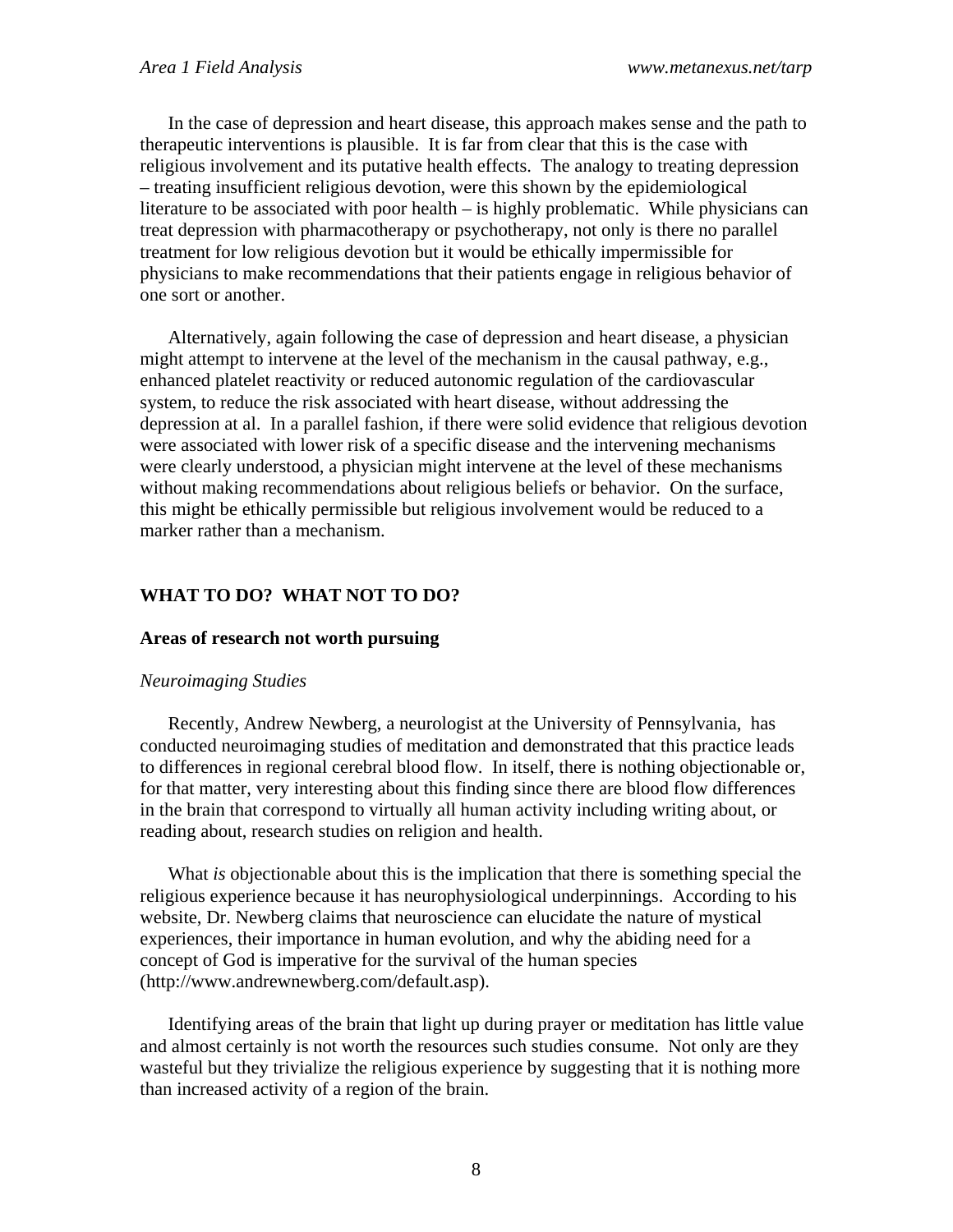### *Assessing the impact of distant, intercessory prayer*

As indicated above, most studies of religion, spirituality, and health are observational in nature and as such, cannot control exposure to the religious activities or attitudes thought to be associated with health benefits. In such studies, confounding and selfselection become significant problems.

In contrast to these observational studies, research on the impact of distant, intercessory prayer (IP) permits random assignment to treatment conditions and double blind assessment of outcomes. Unfortunately, these advantages over epidemiological studies of religion and health are more apparent than real. Significant problems characterize all aspects of these studies. At the level of the treatment variable, the inability to understand the characteristics of prayer make it impossible to determine with certainty the degree of exposure to the putative therapeutic agent, a problem which does not exist in randomized controlled trials. At the level of the outcome variables, there is a different type of uncertainty: the inability of IP researchers to specify the outcomes likely to be influenced by IP leads to a shotgun approach that violates standards of statistical analysis. Finally, the absence of a persuasive mechanism linking IP to outcomes has led to assertions about the revolutionary nature of the IP "findings" that are greatly overstated and fail to appreciate the nature of true scientific revolutions.

These limitations demonstrate that further study of IP is not justified.

# *Studying Mechanistic Pathways*

Any theory about how religion and spirituality might influence health should specify the intervening pathways. However, presenting a laundry list of potential physiological mediators, e.g., IL6, elevated BP, increased behavioral sanctions against risk behavior, is not sufficient.

Even a sophisticated list of potential mechanisms is premature. Efforts to understand mechanisms must wait until there is solid evidence of an association between religious involvement and health outcomes. As Powell et al. have demonstrated, only in the case of religious attendance and mortality does the evidence reach this level. And even in this case, as discussed above, serious questions arise.

# **What is worth pursuing?**

The most obvious direction for this literature is to conduct a relatively definitive study of what appears to be the strongest findings to date: the link between attendance at religious services and mortality. As an observational study, such a project can never be free of the potential biases of self-selection and confounding.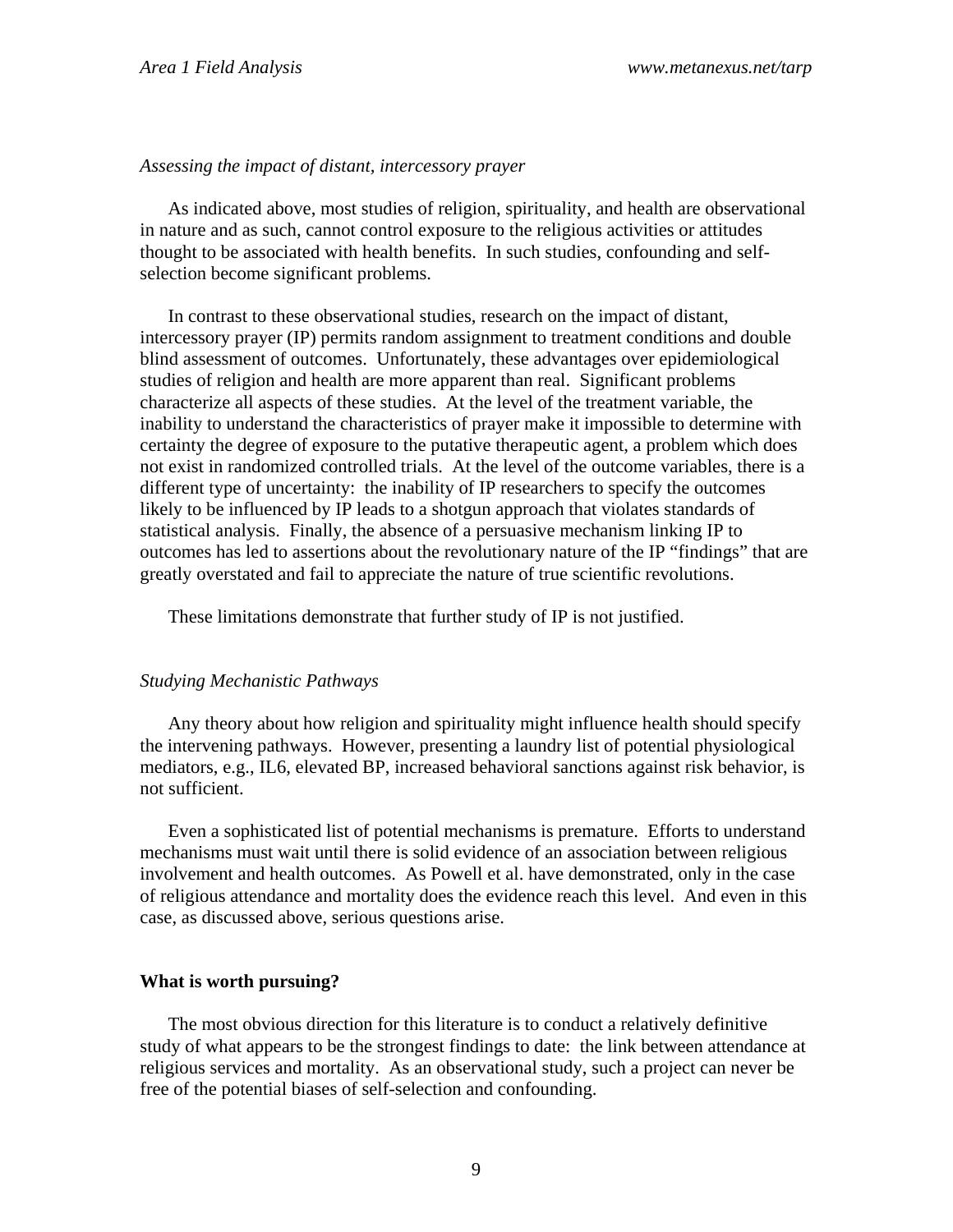But a new, well-designed study can do more to address these concerns than previous studies that have relied on existing databases designed for other purposes entirely. Thus, a study designed from the start to investigate this matter can address the concern about self-presentation bias associated with interview methods that Presser and Stinson<sup>(8)</sup> have identified by employing time use estimation. It could address the potential confound associated with a more general inclination to engage in socially productive, community activities suggested by Cohen  $(35)$ . It could address the issue of assessing the differences in the availability of religious and community resources to participants as a way of teasing apart whether reduced mortality is associated with a more general interest in social engagement or a more specific interest in religious involvement. Such a study has another advantage: an unambiguous outcome variable.

# **CONCLUSIONS**

Even a well-conducted study is only a means for understanding the elements of religious involvement that promote health. Because of the substantial ethical problems identified above, it can never be the basis for active introduction of religious activities in clinical medicine.

A parallel activity must address the general aims of such an inquiry and more generally, of studies that attempt to determine the health correlates of religious involvement. Explicit recognition of the limits of such studies, regardless of their findings, is required. These limits pertain to activities of medical clinicians and relate to the bioethical imperatives associated, among other things, with threats to the religious freedom of patients. That is, the principle of patient autonomy requires that clinicians recognize the power of their role as medical expert and assiduously avoid coercive or manipulative actions related to religious activities. This restriction also is related to a recognition that physicians lack expertise in religious matters and that the clinical setting is one in which they are required to limit their attempts to influence patients to the medical matters in which they possess expertise. Recommending an antibiotic for pneumonia is not manipulative in this setting; recommending, either explicitly or implicitly, that a patient attend religious services is. Recognition of the bioethical principle of nonmaleficence requires that in the clinical setting, physicians avoid causing harm.

And although not specifically a bioethical principle, a dose of humility is required. Increasingly, physicians are called upon to consider the importance of spirituality in the lives of their patients. Physicians not only are encouraged to probe deeply into the spiritual lives of their patients but also to function as arbiters of appropriate and inappropriate spiritual beliefs, e.g.,  $(21, 23, 36)$ . As such, the roles of physician and clergy become conflated and physicians are asked to become guides to the spiritual lives of their patients, an astonishingly arrogant assumption of responsibilities for which they have no training whatsoever. The bitter irony of this stance is that as physicians choose to spend time exploring matters of spirituality with their patients, an activity for which they have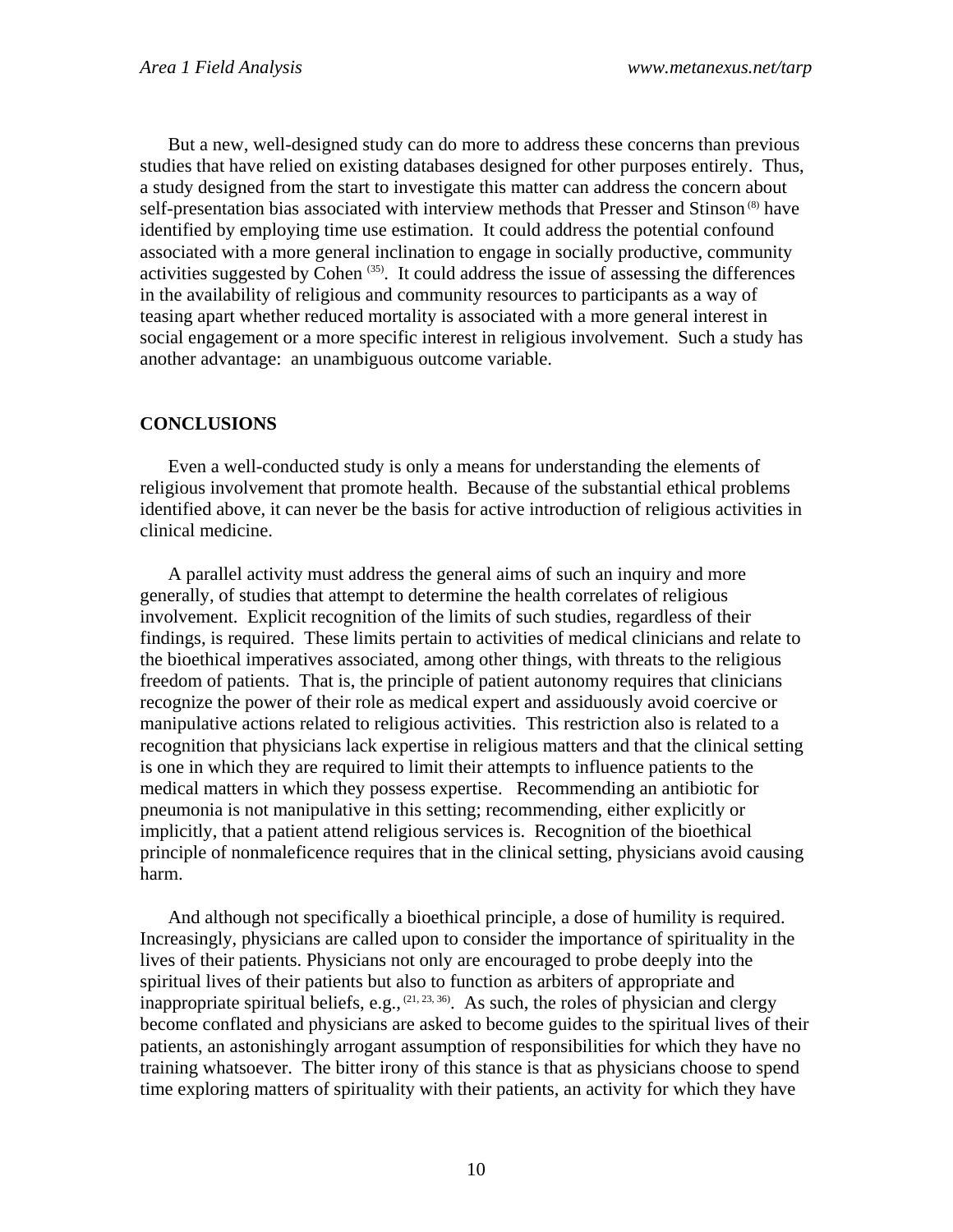no qualifications, they will have even less time to attend to basic recommendations about disease prevention, which is not only within their domain of expertise and within the practical limits of their interactions with patients but also is their responsibility.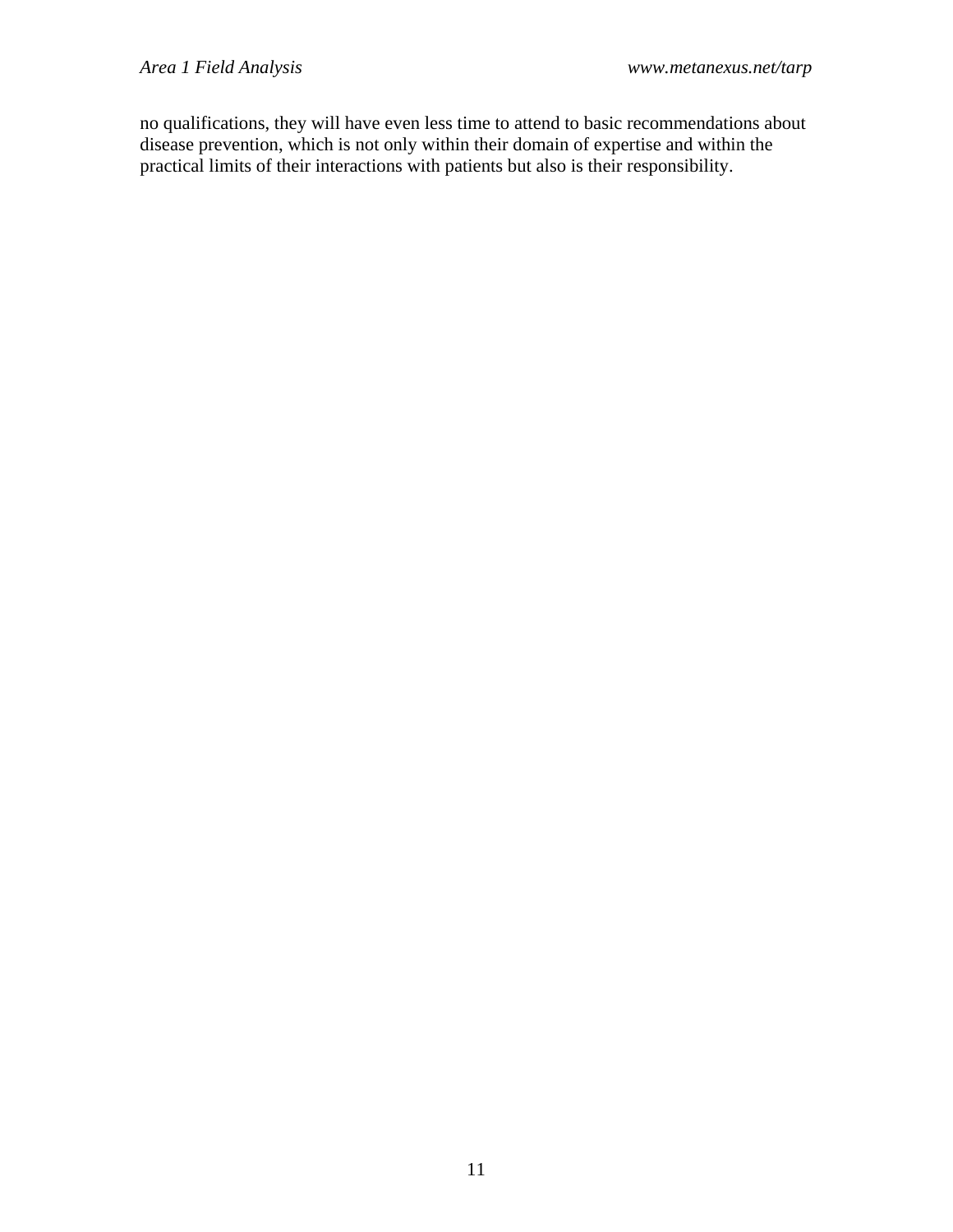# **REFERENCES**

- 1. Powell LH, Shahabi L, Thoresen CE. Religion and spirituality. Linkages to physical health. Am Psychol 2003;58(1):36-52.
- 2. Koenig HG, McCullough ME, Larson DB. Handbook of Religion and Health. New York: Oxford; 2001.
- 3. Sloan RP, Bagiella E. Claims about religious involvement and health outcomes. Annals of Behavioral Medicine 2002;24(1):14-21.
- 4. Bagiella E, Hong V, Sloan RP. Religious attendance as a predictor of survival in the EPESE cohorts. Int J Epidemiol 2005.
- 5. Norton MR, Sloan RP, Bagiella E. A New Approach To The Statistical Analysis Of Cardiovascular Data. J Appl Physiol 2005.
- 6. Sloan RP, Bagiella E, Powell T. Religion, spirituality, and medicine. The Lancet 1999;353:664-667.
- 7. Hadaway DK, Marler PL, Chaves M. What the polls don't show: A closer look at U.S. church attendance. American Sociological Review 1993;58:741-752.
- 8. Presser S, Stinson L. Data collection mode and social desirability bias in selfreported religious attendance. American Sociological Review 1998;63:137-145.
- 9. Davey Smith G, Ebrahim S. Data dredging, bias, or confounding. BMJ 2002;325(7378):1437-1438.
- 10. Hummer RA, Rogers RG, Nam CB, Ellison CG. Religious involvement and U.S. adult mortality. Demography 1999;36:273-285.
- 11. Oman D, Reed D. Religion and mortality among the community-dwelling elderly. American Journal of Public Health 1998;88:1469-1475.
- 12. House J, Robbins C, Metzner H. The association of social relationships and activities with mortality: Prospective evidence from the Tecumseh Community Health Study. American Journal of Epidemiology 1982;116:123-140.
- 13. Strawbridge WJ, Cohen RD, Shema SJ, Kaplan GA. Frequent attendance at religious services and mortality over 28 years. American Journal of Public Health 1997;87:957-961.
- 14. Schoenbach VJ, Kaplan BH, Fredman L, Kleinbaum DG. Social ties and mortality in Evans County, Georgia. Am J Epidemiol 1986;123(4):577-91.
- 15. Koenig HG, Hays JC, Larson DB, George LK, Cohen HJ, McCullough ME, et al. Does religious attendance prolong survival? A six-year follow-up study of 3,968 older adults. J Gerontol 1999;54:M370-376.
- 16. Idler EL, Kasl SV. Religion, disability, depression, and the timing of death. American Journal of Sociology 1992;97:1052-1079.
- 17. Glass TA, Mendes de Leon C, Marottoli RA, Berkman LF. Population based study of social and productive activities as predictors of survival among elderly Americans. BMJ 1999;319:478-483.
- 18. Rogers RG. The effects of family composition, health, and social support linkages on mortality. Journal of Health and Social Behavior 1996;37:326-338.
- 19. Goldman N, Korenman S, Weinstein R. Marital status and health among the elderly. Social Science and Medicine 1995;40:1717-1730.